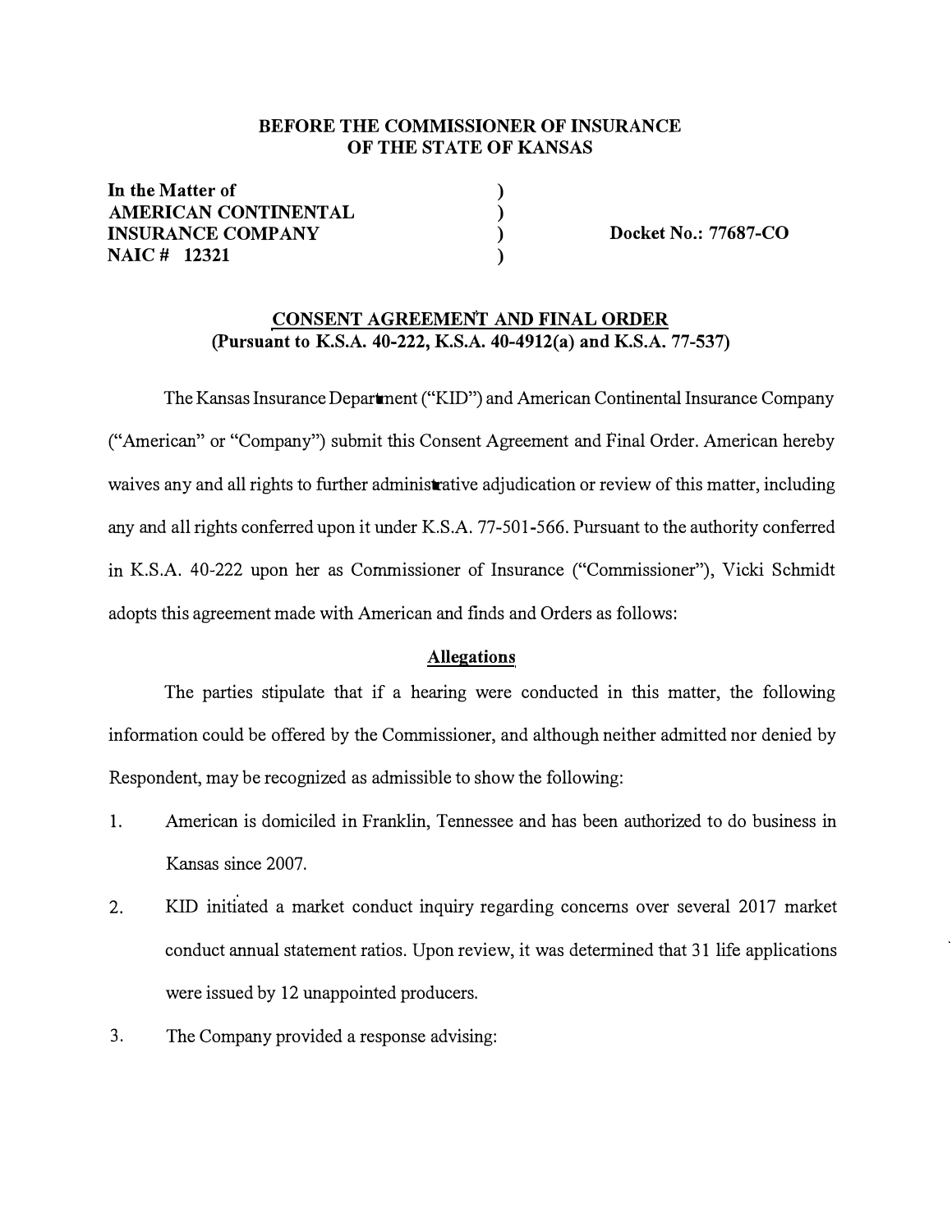- a. four appointment lapses stemmed from employees not understanding that terminating the health appointment line of authority also terminated the life appointment;
- b. in two cases, the employees did not follow standard operating procedures for processing appointments;
- c. in five cases, the producer lost their agency affiliation; and
- d. in one case, the existing appointment was cancelled in error.

## **Applicable Law**

1. K.S.A. 40-222 provides, in part:

(a) Whenever the commissioner of insurance deems it necessary but at least once every five years, the commissioner may make, or direct to be made, a financial examination of any insurance company in the process of organization, or applying for admission or doing business in this state. In addition, at the commissioner's discretion the commissioner may make, or direct to be made, a market regulation examination of any insurance company doing business in this state.

2. K.S.A. 40-2,125 provides, in part:

(a) If the commissioner determines after notice and opportunity for a hearing that any person has engaged or is engaging in any act or practice constituting a violation of any provision of Kansas insurance statutes or any rule and regulation or order thereunder, the commissioner may in the exercise of discretion, order any one or more of the following:

> (1) Payment of a monetary penalty of not more than \$1,000 for each and every act or violation, unless the person knew or reasonably should have known such person was in violation of the Kansas insurance statutes or any rule and regulation or order thereunder, in which case the penalty shall be not more than \$2,000 for each and every act or violation;

> (2) suspension or revocation of the person's license or certificate if such person knew or reasonably should have known that such person was in violation of the Kansas insurance statutes or any rule and regulation or order thereunder; or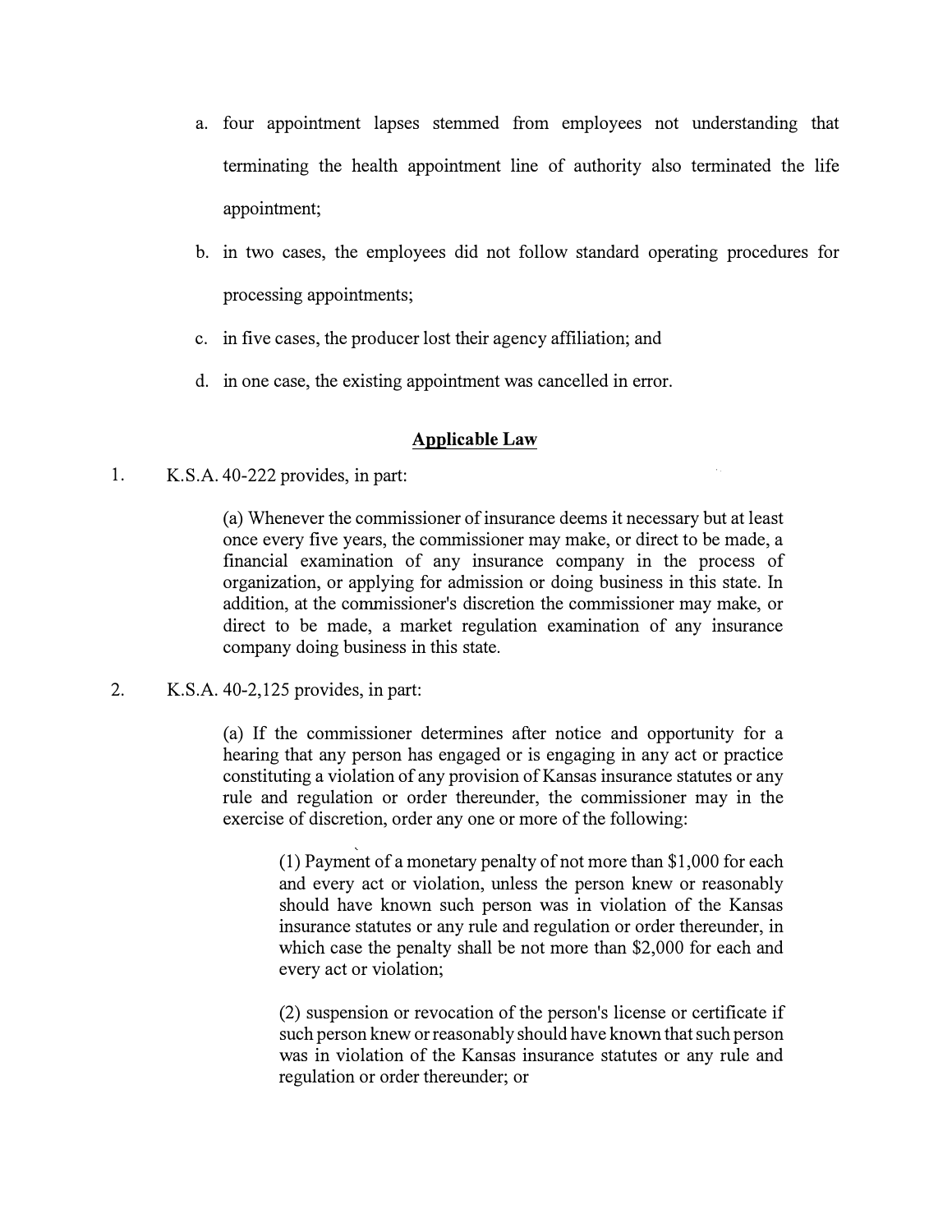(3) that such person cease and desist from the unlawful act or practice and take such affirmative action as in the judgment of the commissioner will carry out the purposes of the violated or potentially violated provision.

# 3. K.S.A. 40-4912 (a) provides, in part:

(a) Any company authorized to transact business in this state may, upon determining that the insurance agent is of good business reputation and, if an individual, has had experience in insurance or will immediately receive a course of instruction in insurance and on the policies and policy forms of such company, appoint such insurance. agent as the insurance agent of the company under the license in effect for the insurance agent.

4. K.S.A. 40-4905 (a) provides:

Subject to the provisions of K.S.A. 40-4904, and amendments thereto, it shall be unlawful for any person to sell, solicit or negotiate any insurance within this state unless such person has been issued a license as an insurance agent in accordance with this act.

5. K.S.A. 40-239 provides, in part:

An insurance agent is hereby defined to be an individual, corporation, association, partnership or other legal entity authorized in writing, by any insurance company or health maintenance organization lawfully qualified to transact the business of insurance, suretyship or indemnity in this state or authorized to operate as a health maintenance organization in this state, to negotiate or effect contracts of insurance, suretyship or indemnity on behalf of any such insurance company or health maintenance organization; or any member of a partnership or association, or any stockholder, officer or agent of a corporation, permitted by law to negotiate or effect such contracts, where such partnership, association or corporation holds a direct agency appointment from any insurance company or health maintenance organization. All such agents shall thereby become liable to all the duties, requirements, liabilities and penalties as provided in this code.

## **Conclusions of Law and Orders**

Based on information enumerated in Allegations #1 through #4 and the applicable law cited

## above, **THE COMMISSIONER OF INSURANCE MAKES THE FOLLOWING ORDERS:**

1. The Commissioner of Insurance has jurisdiction over this matter pursuant to K.S.A. 40-

222, and shall retain jurisdiction to issue any further orders deemed necessary.